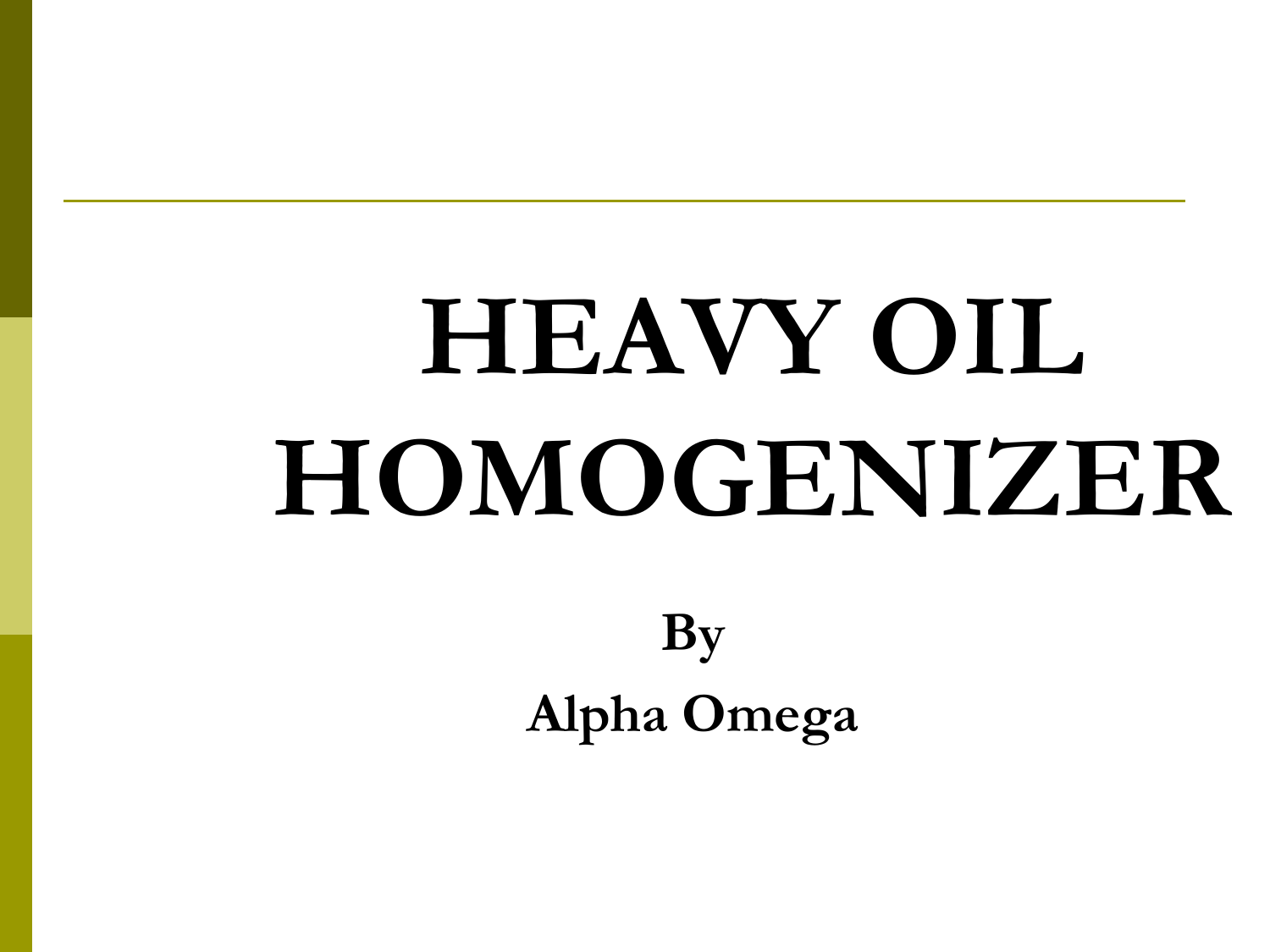### **Background**

- □ The increase of residual/heavy fuel price.
- **Extra cost for disposal of fuel sludge**
- **Poor Combustion causes smoke,** dirty exhaust system and high maintenance cost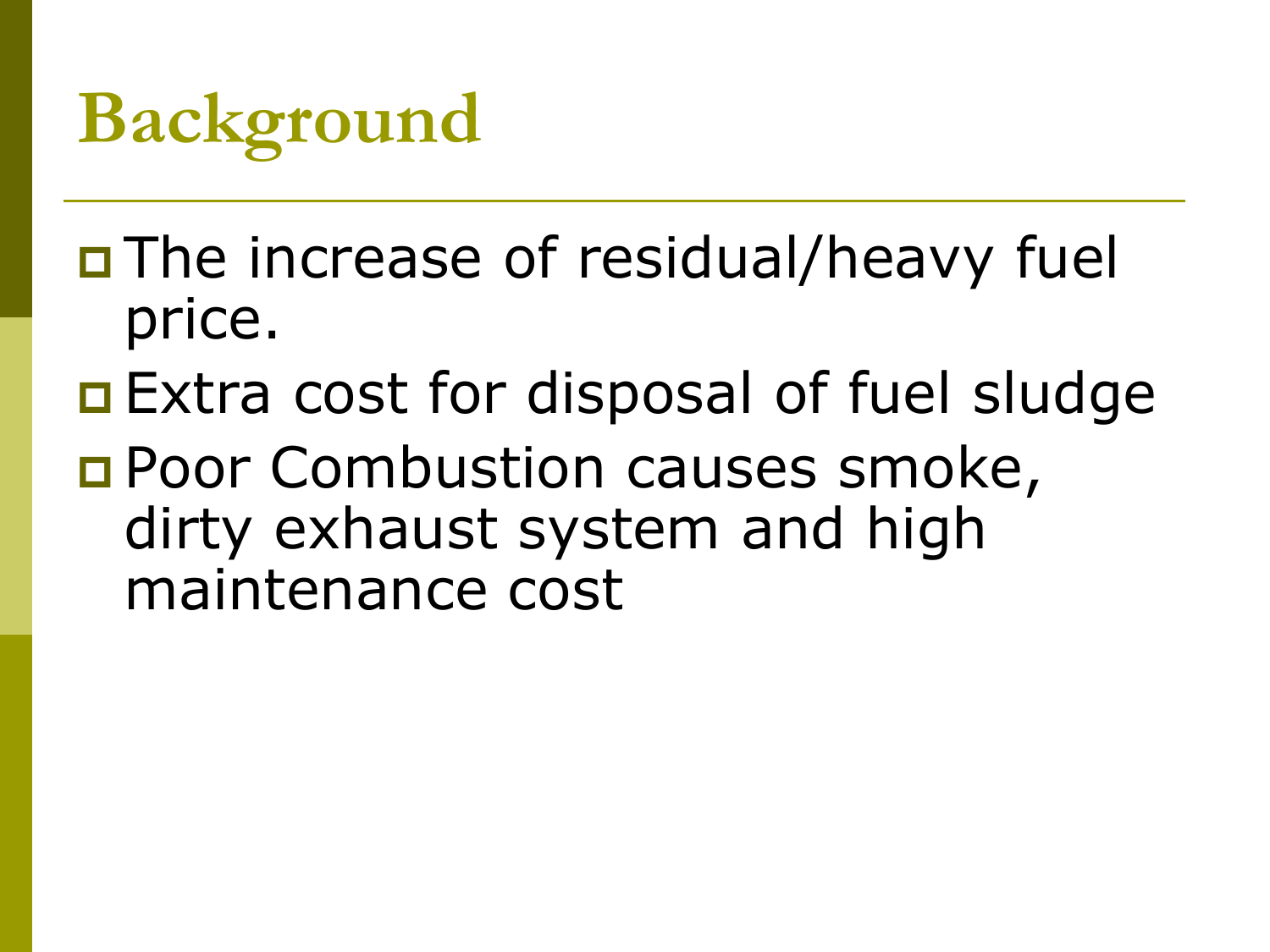# **Heavy Fuel**

- □ High Fuel Oil Price forces buyers to buy heavy fuel which has lower price but also lower quality.
- $\Box$  Heavy fuel is a lower quality distilled fuel which carries considerable amount of impurities and produce fuel sludge
- Fuel Sludge primarily consists of **asphaltenes** and creates problems such as high cost disposal and poor combustion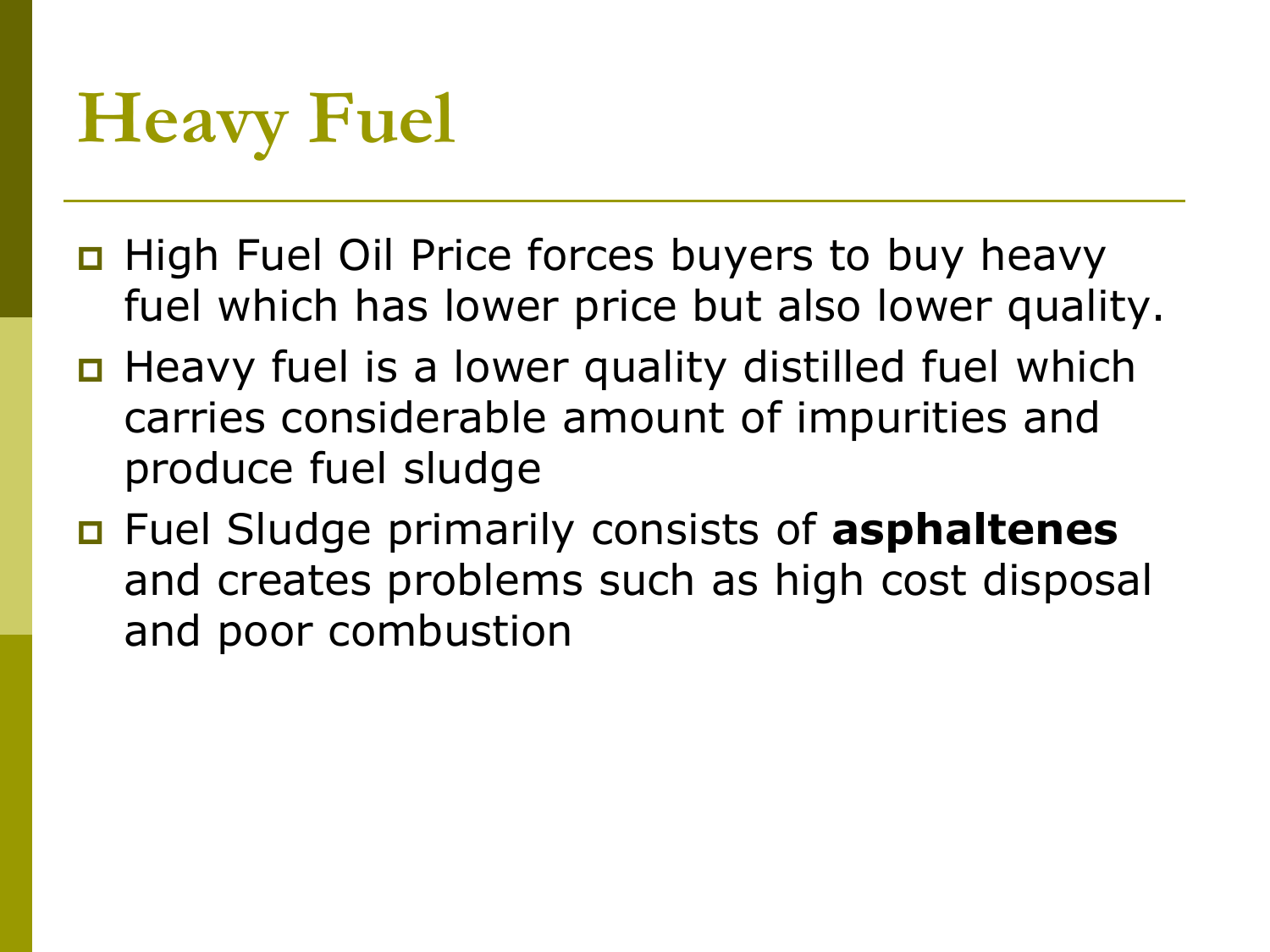#### **What Is Asphaltenes?**



- **E** Asphaltenes primarily contain hydrocarbons ( $C_{57}H_{32}$ )
- It can be as large as 120 microns and usually removed by centrifugal purifiers and filters
- **However, asphaltenes actually still have a potential to be** used as fuel if the size is much smaller
- The size reduction is done by homogenizer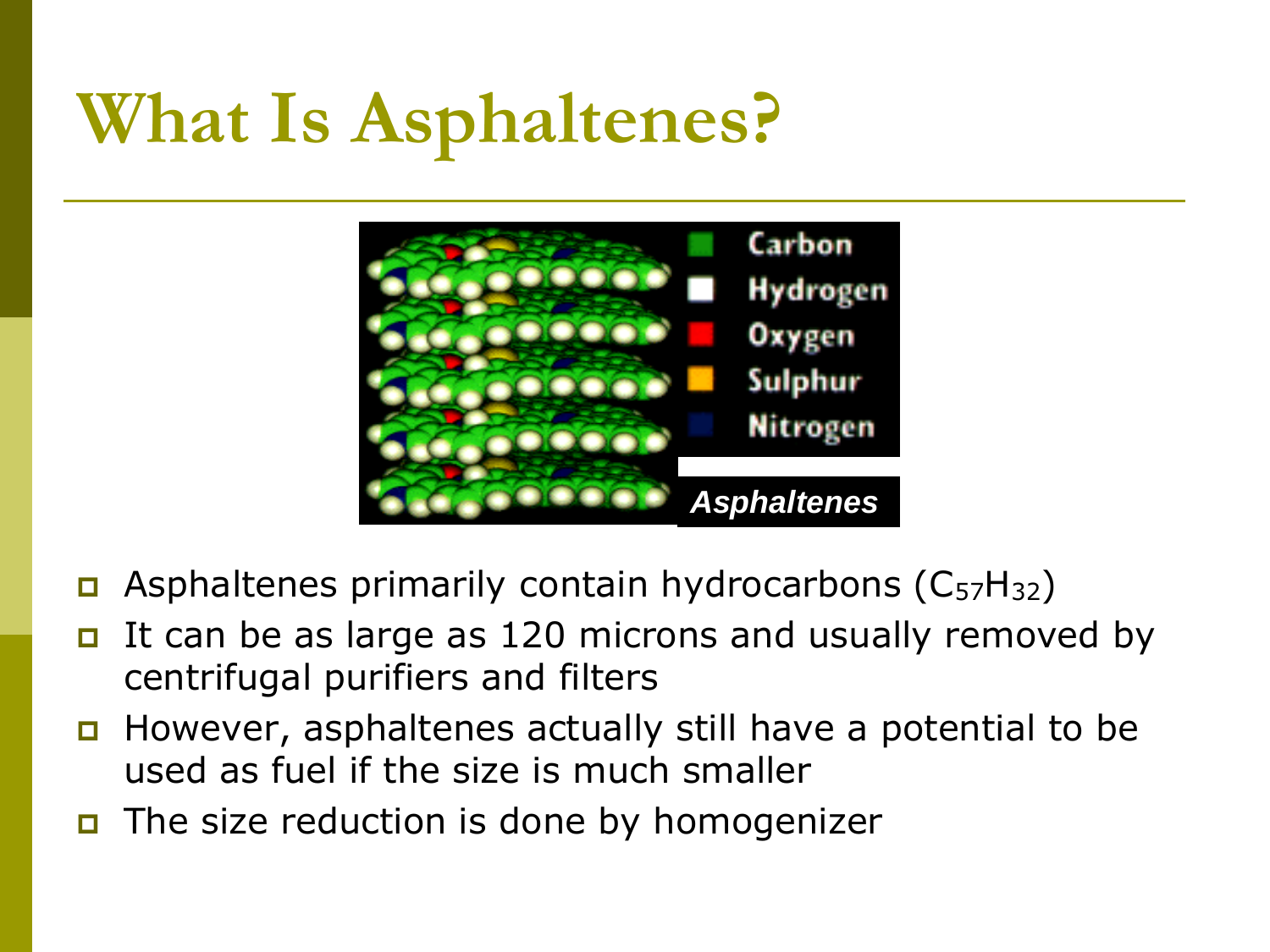# **Principle of Homogenizer**



 **Homogenizer is a high speed mill with a rapid rotor rotates in the casing which serves as stator. The fuel forced trough a fine labyrinth between stator and rotor and cut asphaltenes into smaller size ( 3 – 5 micron ) which burn completely and do not overload the engine**.

*Homogenizer*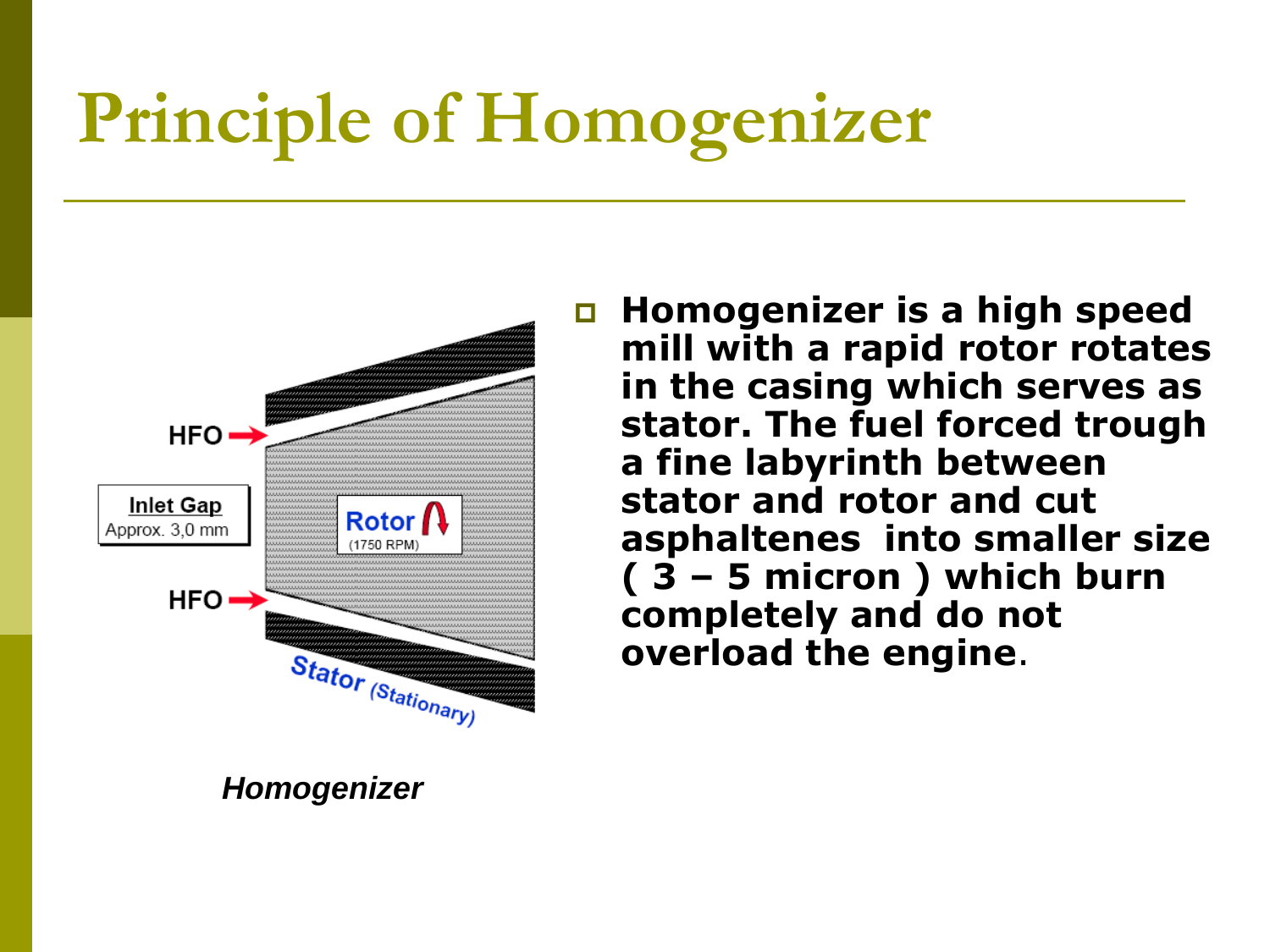# **Construction of Homogenizer**



- Conical shaped motorstator is concentrically mounted with a motordriven rotor
- Designed to accelerate the fuel as it passes through the unit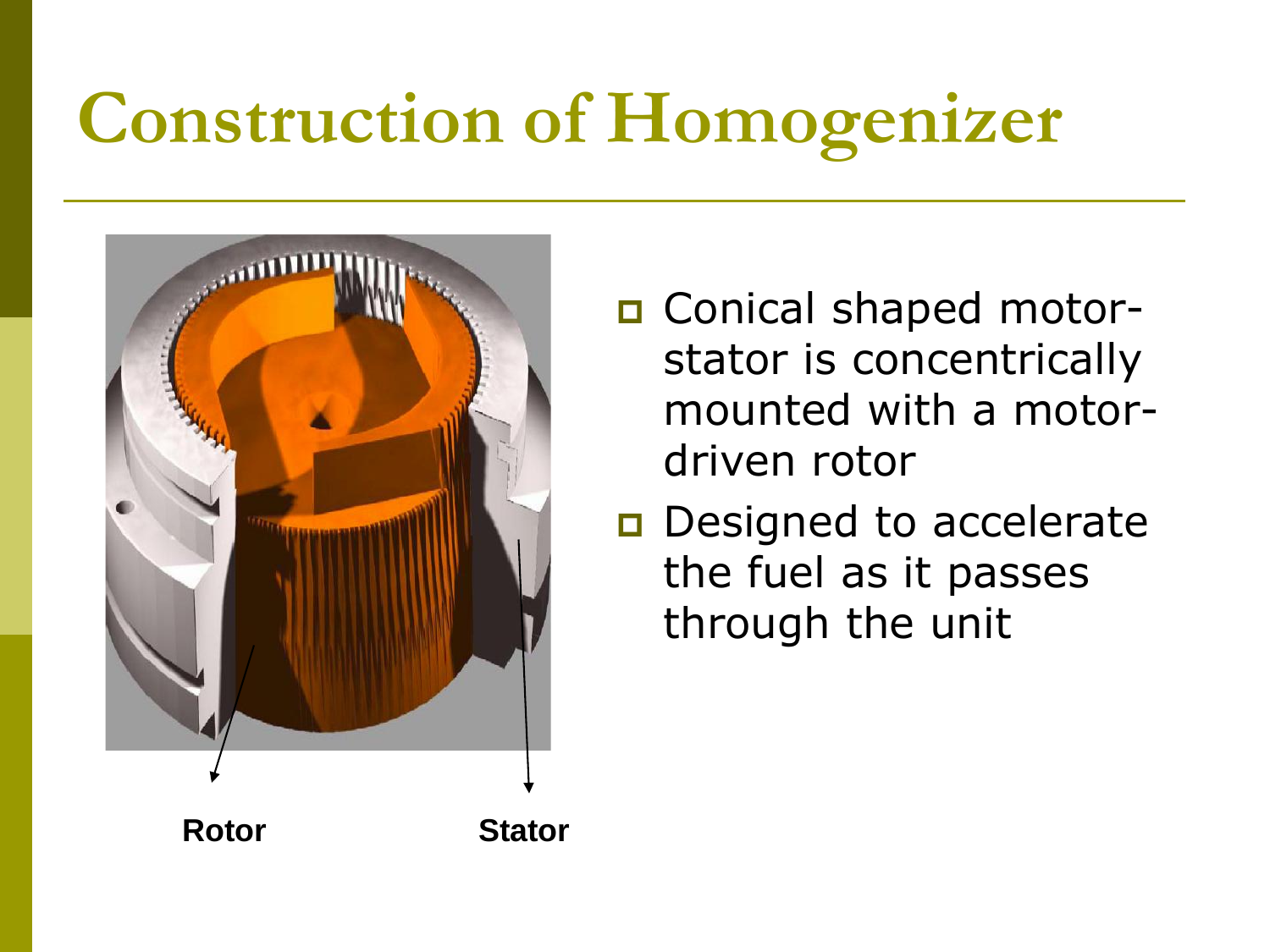# **How Homogenizer Works**



- **Fuel is exposed to hydrodynamic power: Shearing and frictional forces, acceleration power and high frequency ultrasonic waves**
- **Reduce the asphaltenes size to 3 to 5 microns, allowing them to be blended with heavy fuel oil, reduce sludge formation**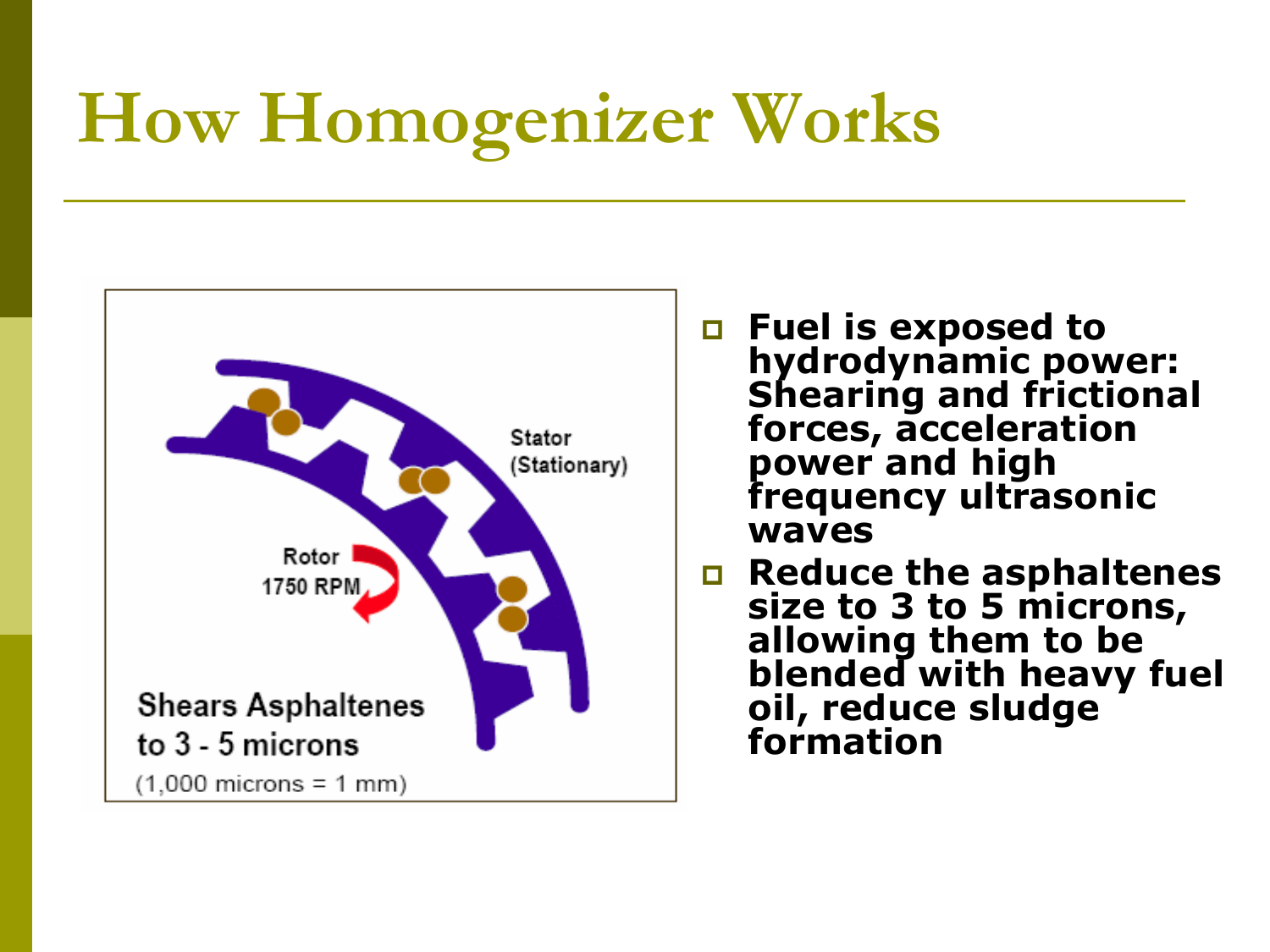### **The Advantages of Homogenizer**

- **□** Allow the usage of heavy fuel effectively
- Reduce sludge formation (up to 80% sludge reduction ) and waste disposal cost
- **D** Improve combustion
- **E** Reduce smoke and maintenance cost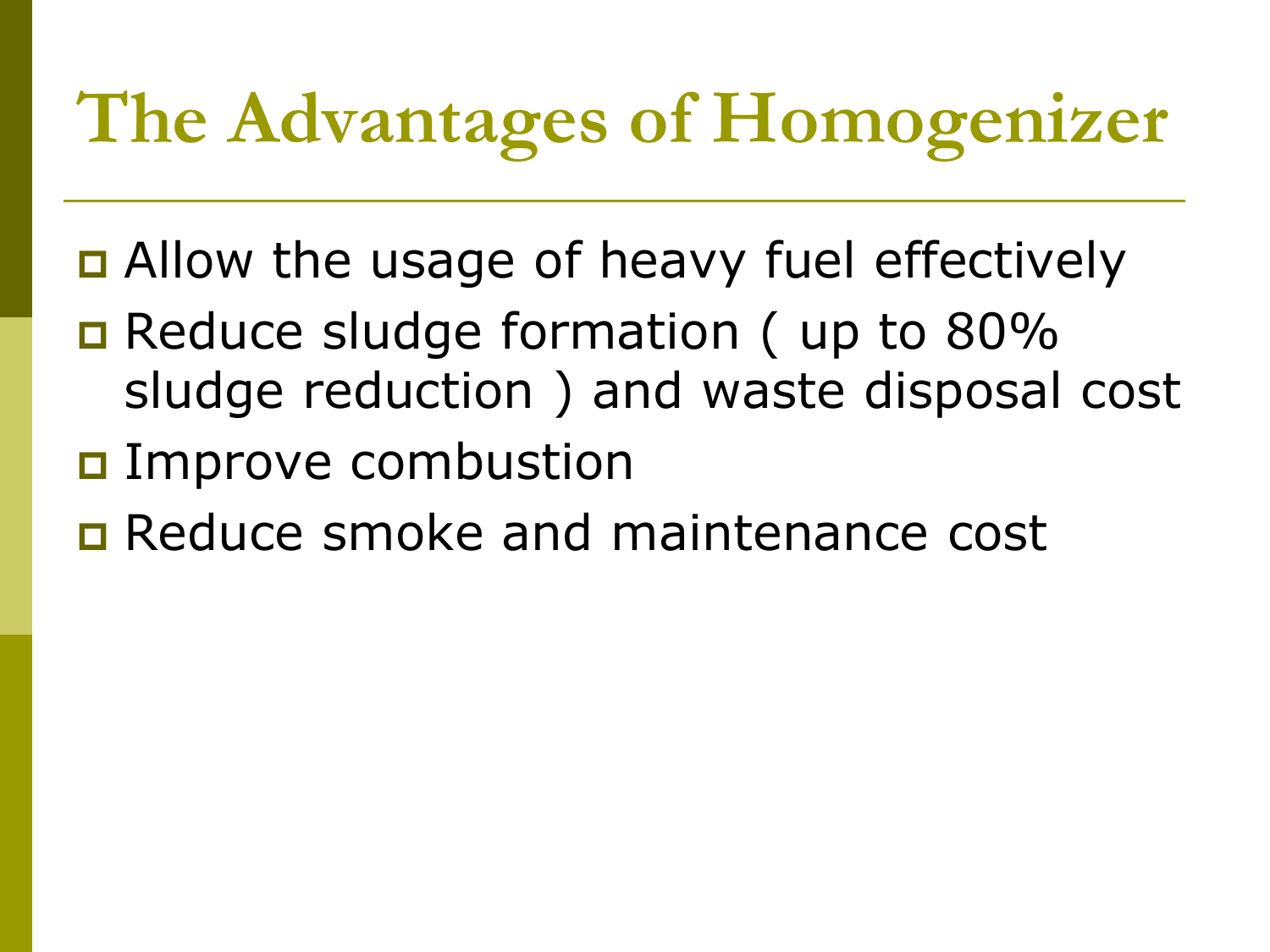#### **Homogenizer Performance**



Photographed by: Aerospace Science and Technology Research<br>Center National Cheng Kung University (Tainan, Taiwan)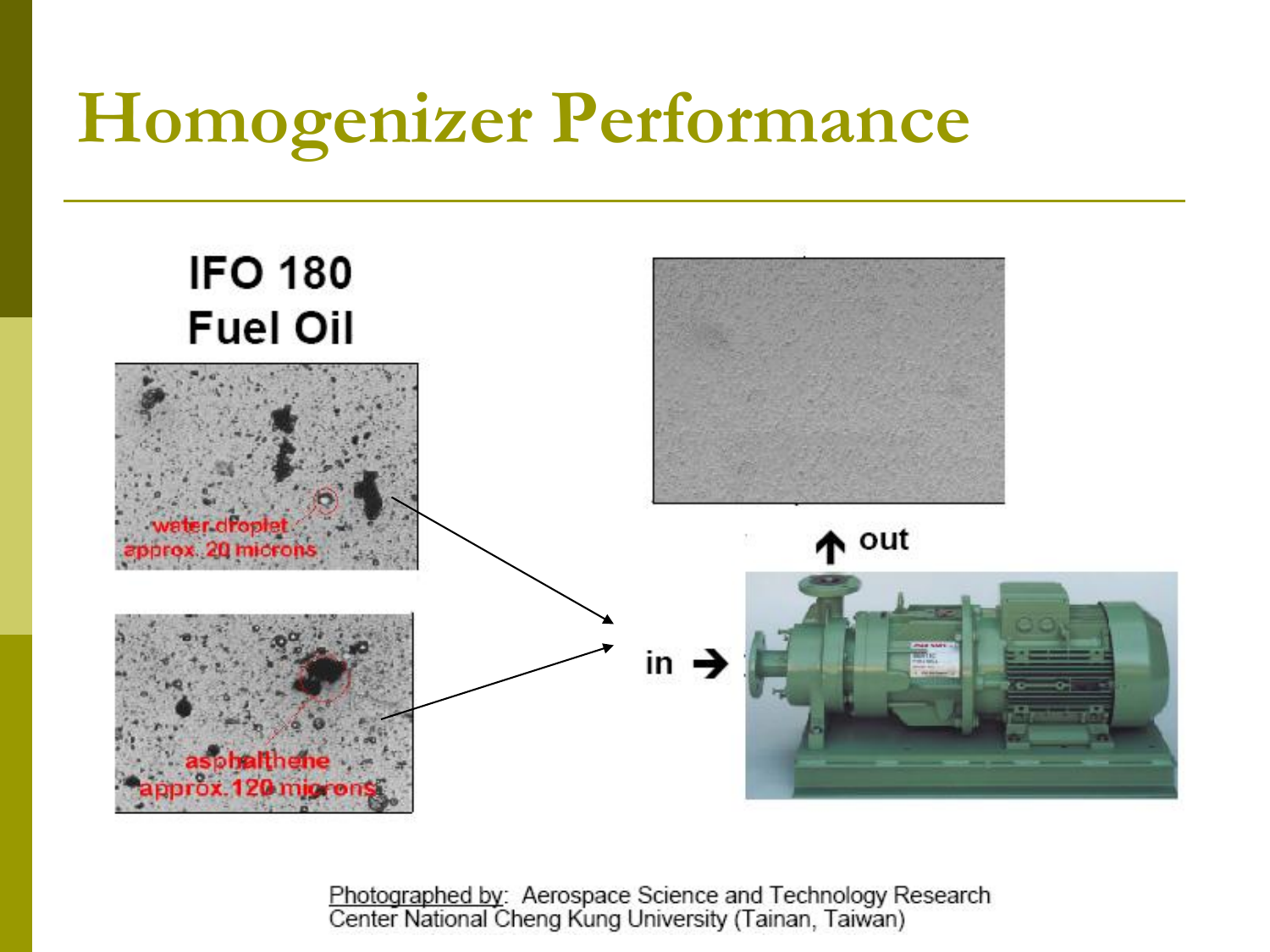# **Homogenizer Application**

- **D** Sludge Reduction
- **D** Improve Combustion
- **□ Reduce Nitric Monoxide (NOx)**
- **Blending Fuel Oil**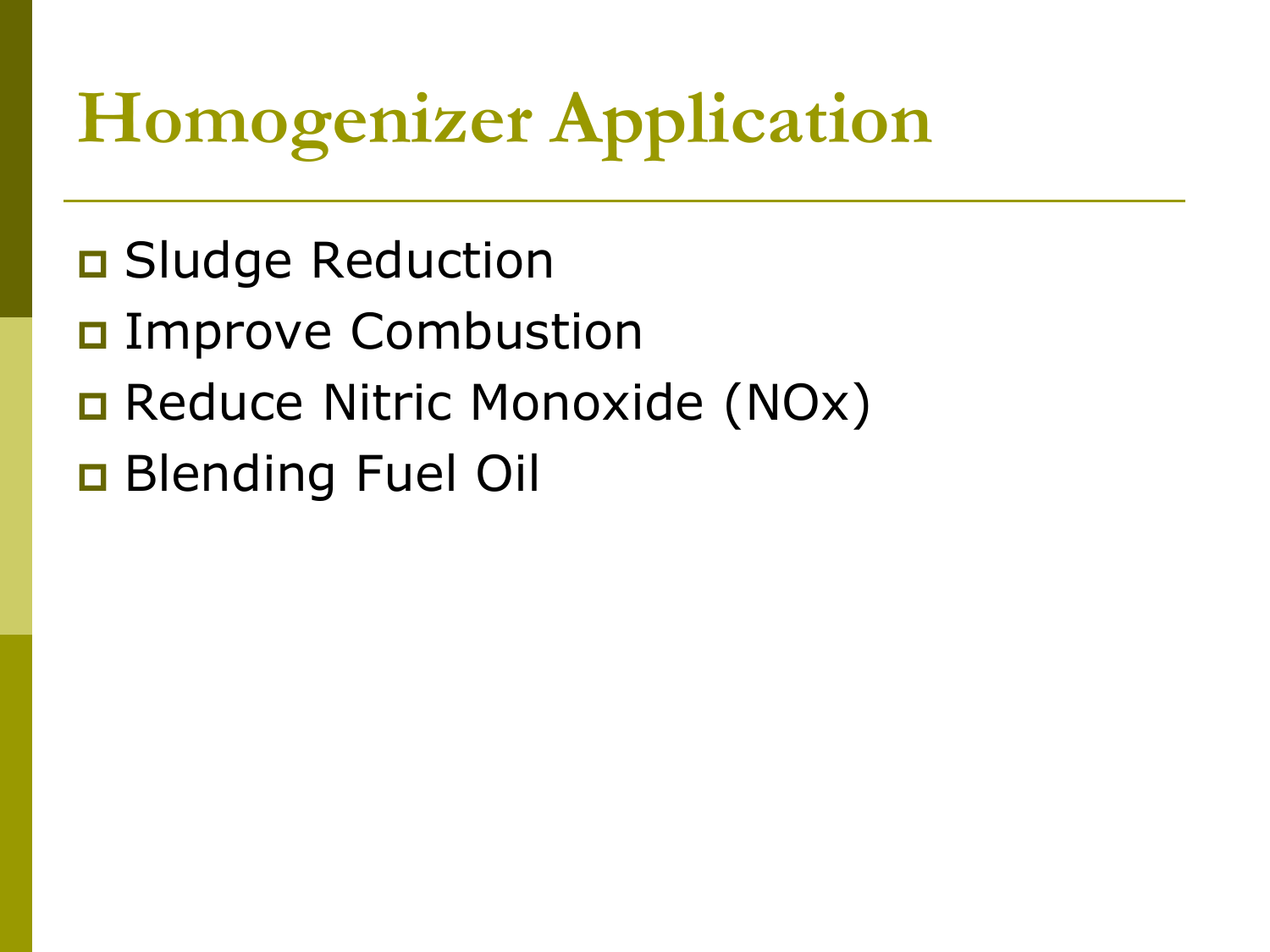# **Sludge Reduction**



- Asphaltenes content in bunker oil usually vary between 2-3%. In conventional way, asphaltenes is separated and throw away as waste
- By using homogenizer, asphaltenes utilization is up to 80-85%. You can save more than 2% of total fuel oil used and your headache to remove the asphaltenes is solved.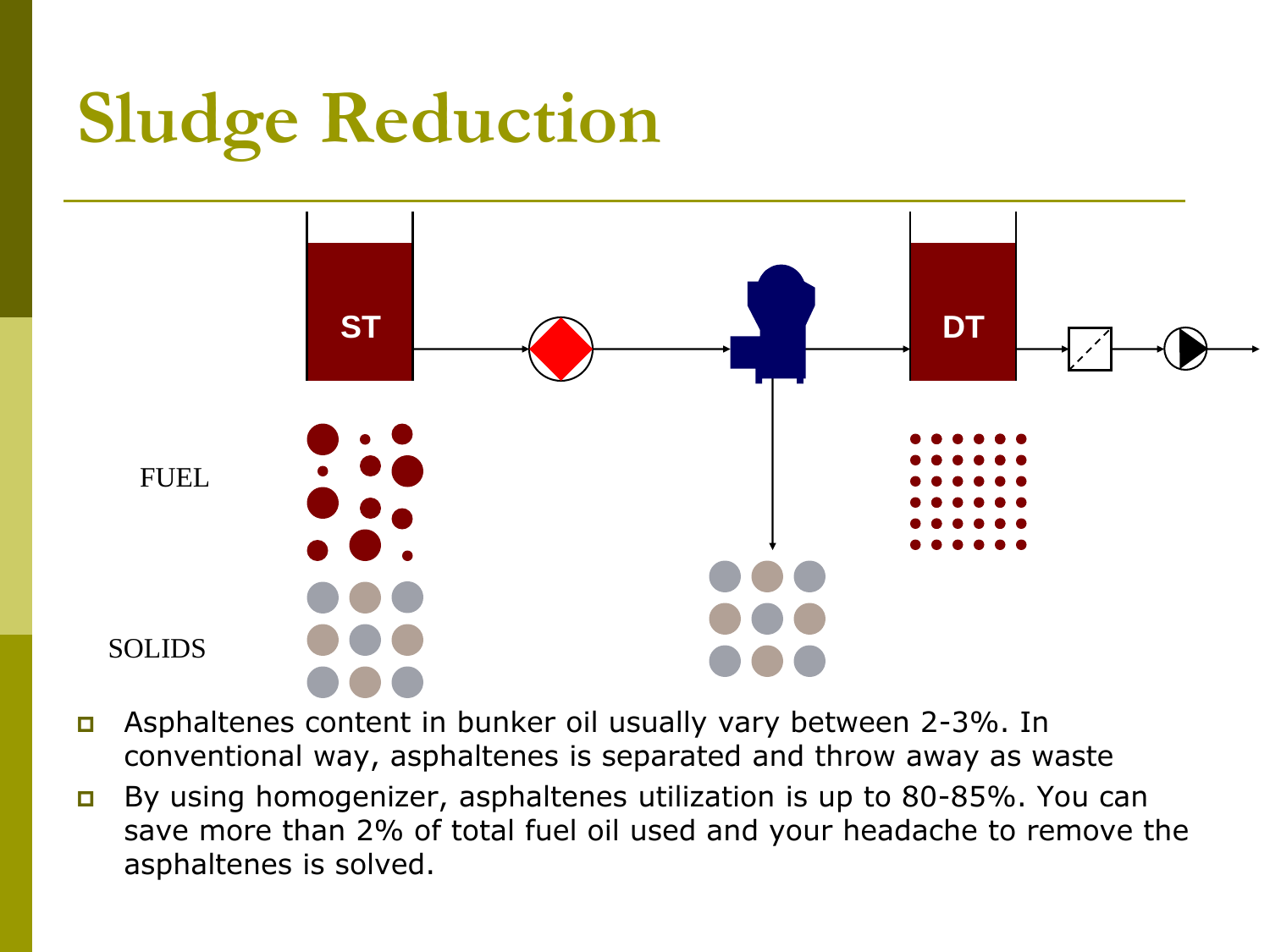#### **Improving combustion**



With very homogenous and clean fuel to the engine, combustion is stable and therefore extends equipments life time.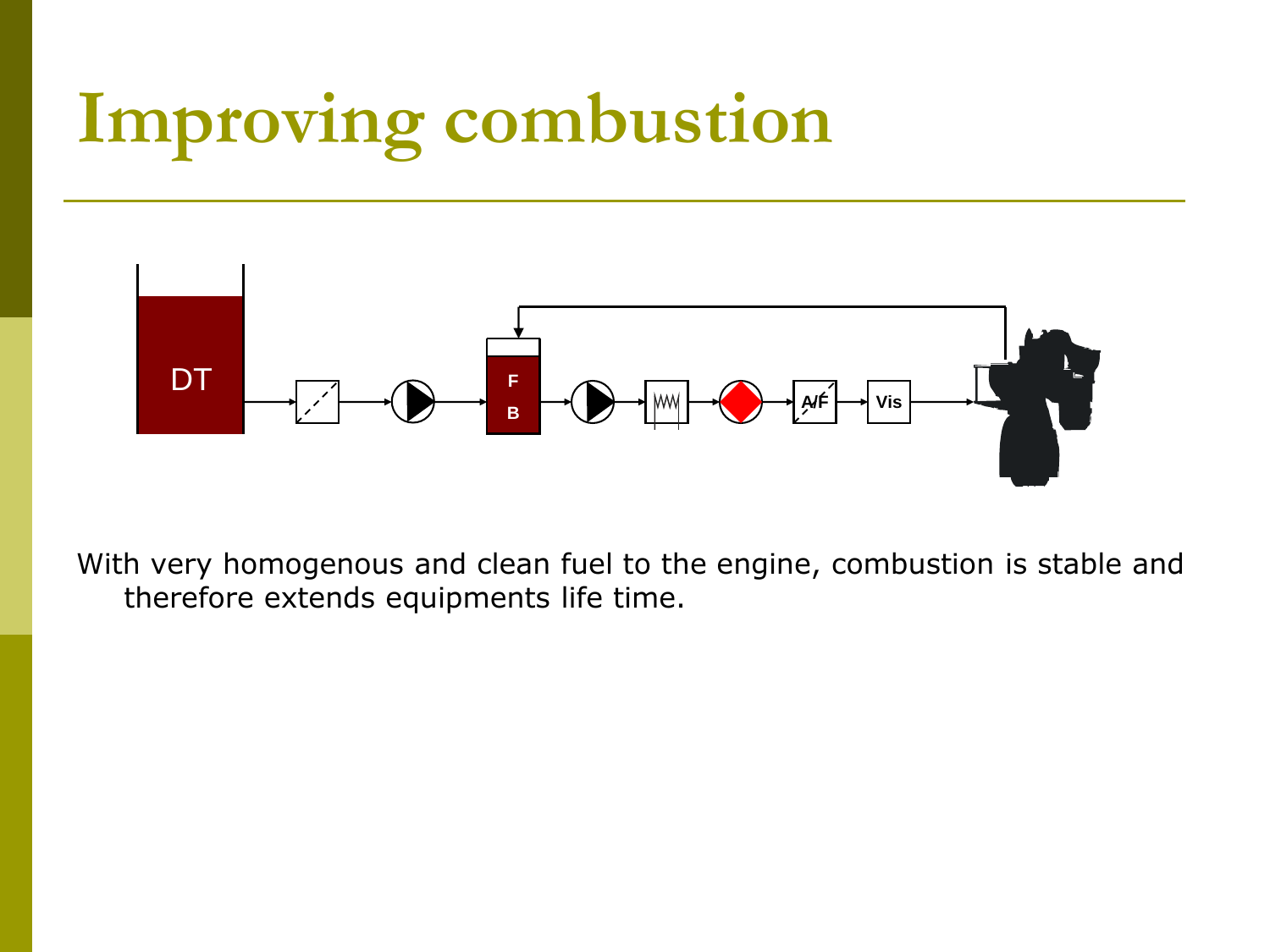#### **Reduce Nitric Monoxide (NOx) by Emulsification**



 **Reduction of NOx of 10% in shipping is legally required. For this reason, water is added to fuel by emulsifying .For every 1% water added , 1% NOx will be reduced**.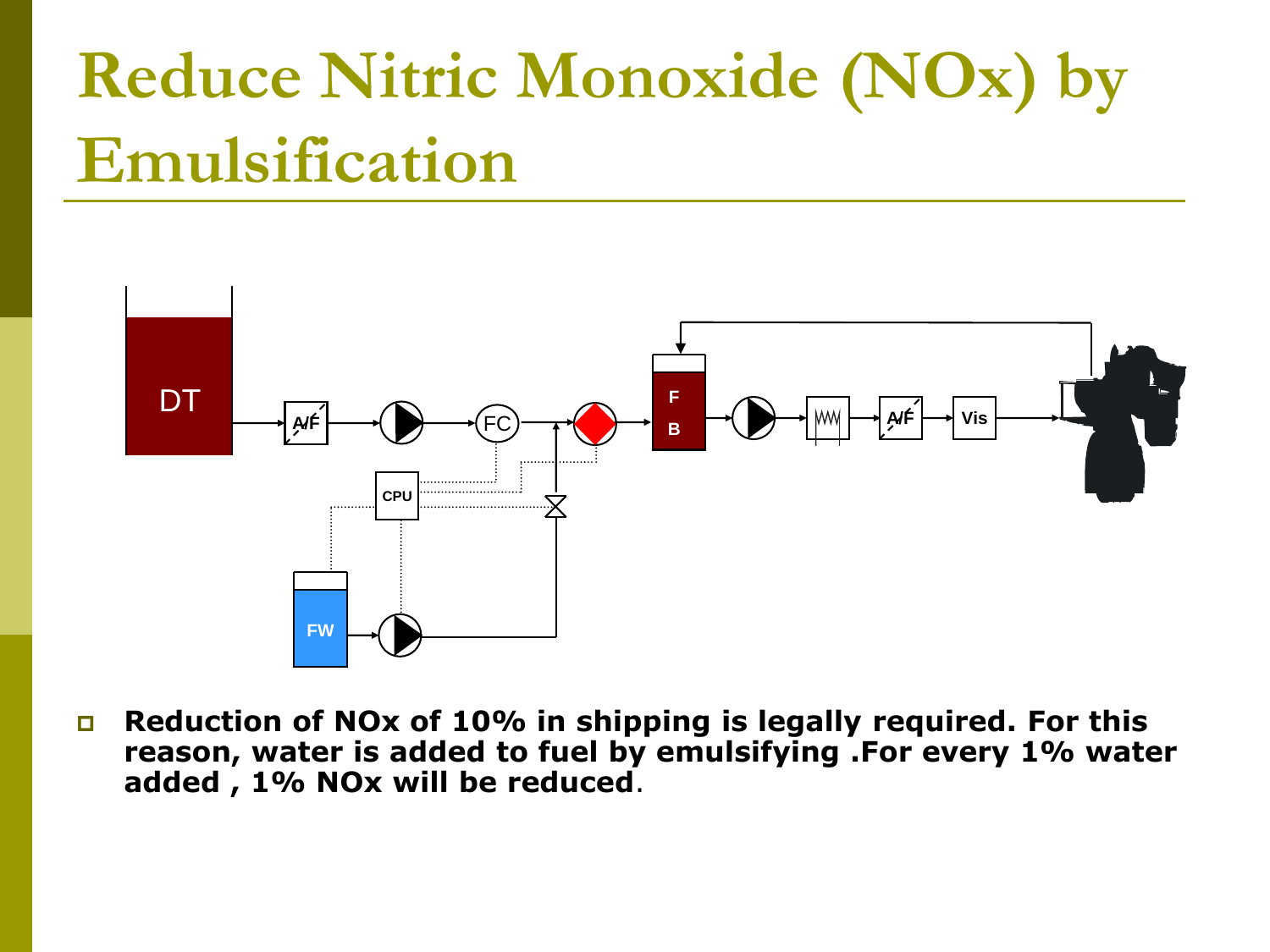#### **Effect of water in fuel to smoke and NOx**

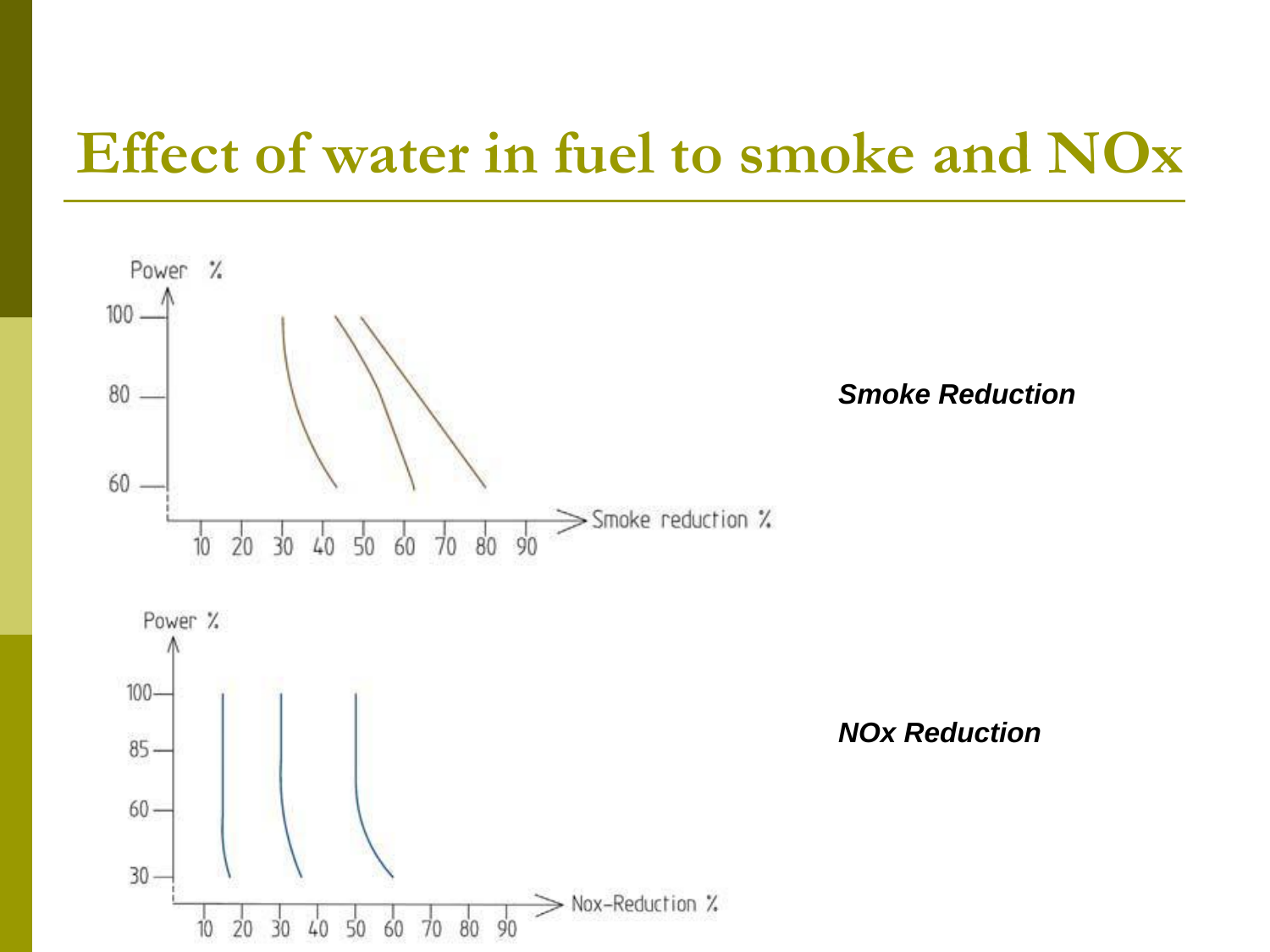# **Blending of Fuel-Oil**



**Oil Sludge and other oily residues can be completely recycled. With addition of small amount of MDO , the homogenizer will process the waste into valuable oil. Via a settling Tank, the mixture can be used as fuel for the engine itself. This means more savings on fuel and disposal cost disappear completely**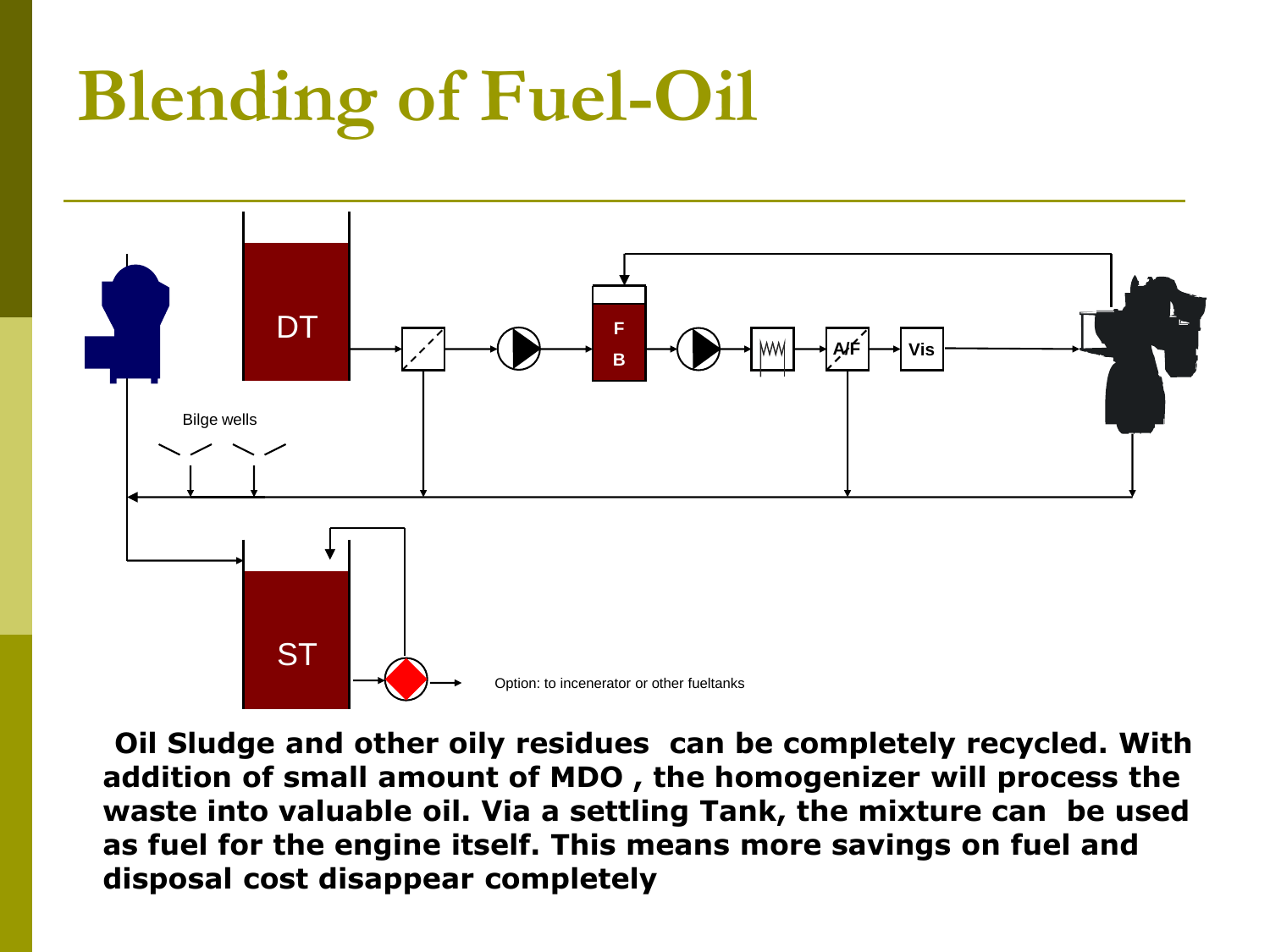#### **Improve Combustion/Sludge Reduction Module**



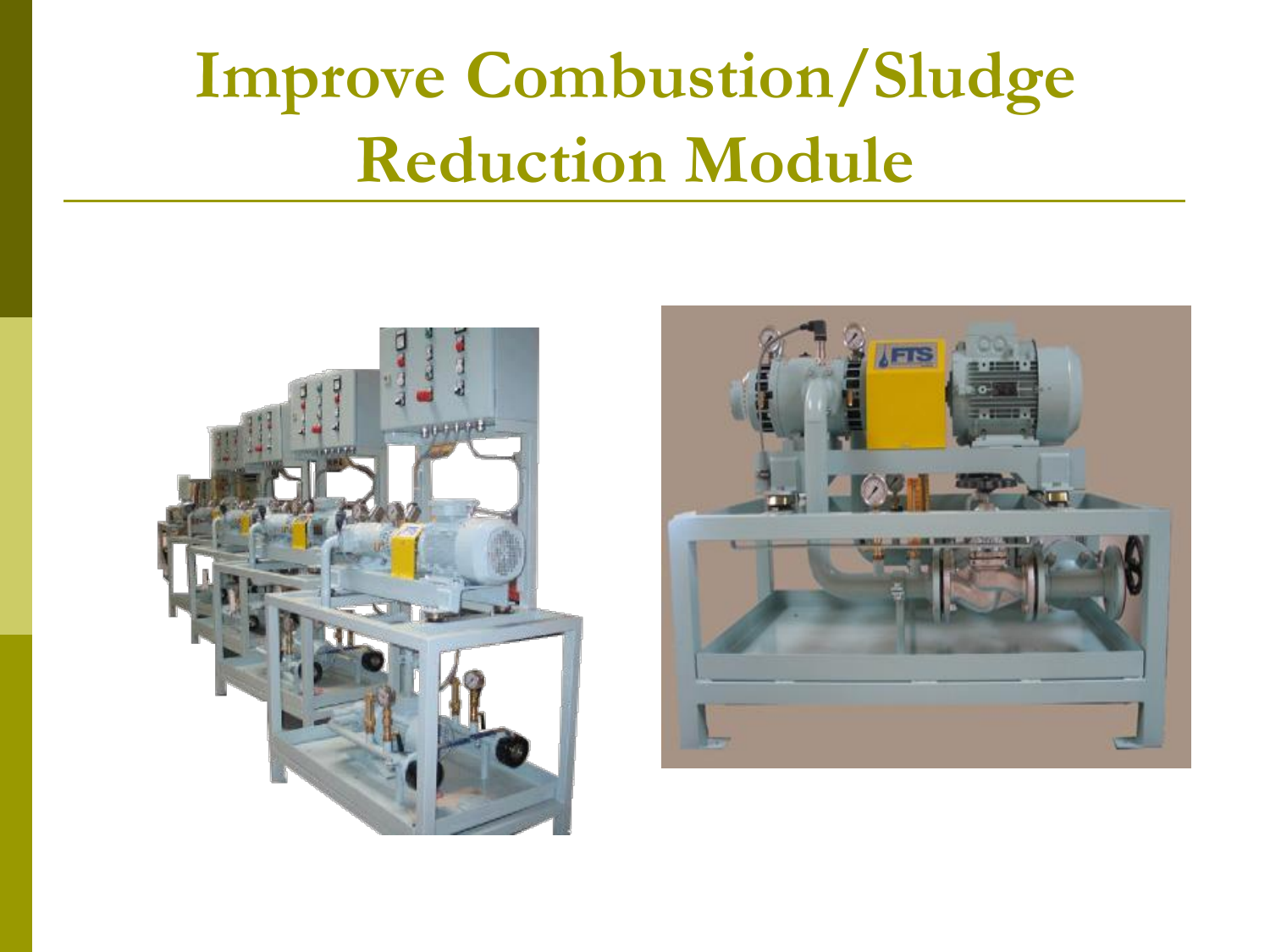#### **Fuel-Water Emulsion Module**



- Fuel-Water Emulsion module is used for mixing fuel oil with water into emulsion before fuel oil injected to diesel engine
- Water flashes due to high temperature and breaks fuel into smaller droplets
- Creates more surface area of fuel, which improves vaporization and fuel/oxygen mixing
- Cooler combustion temperatures result in a reduction of NOx emissions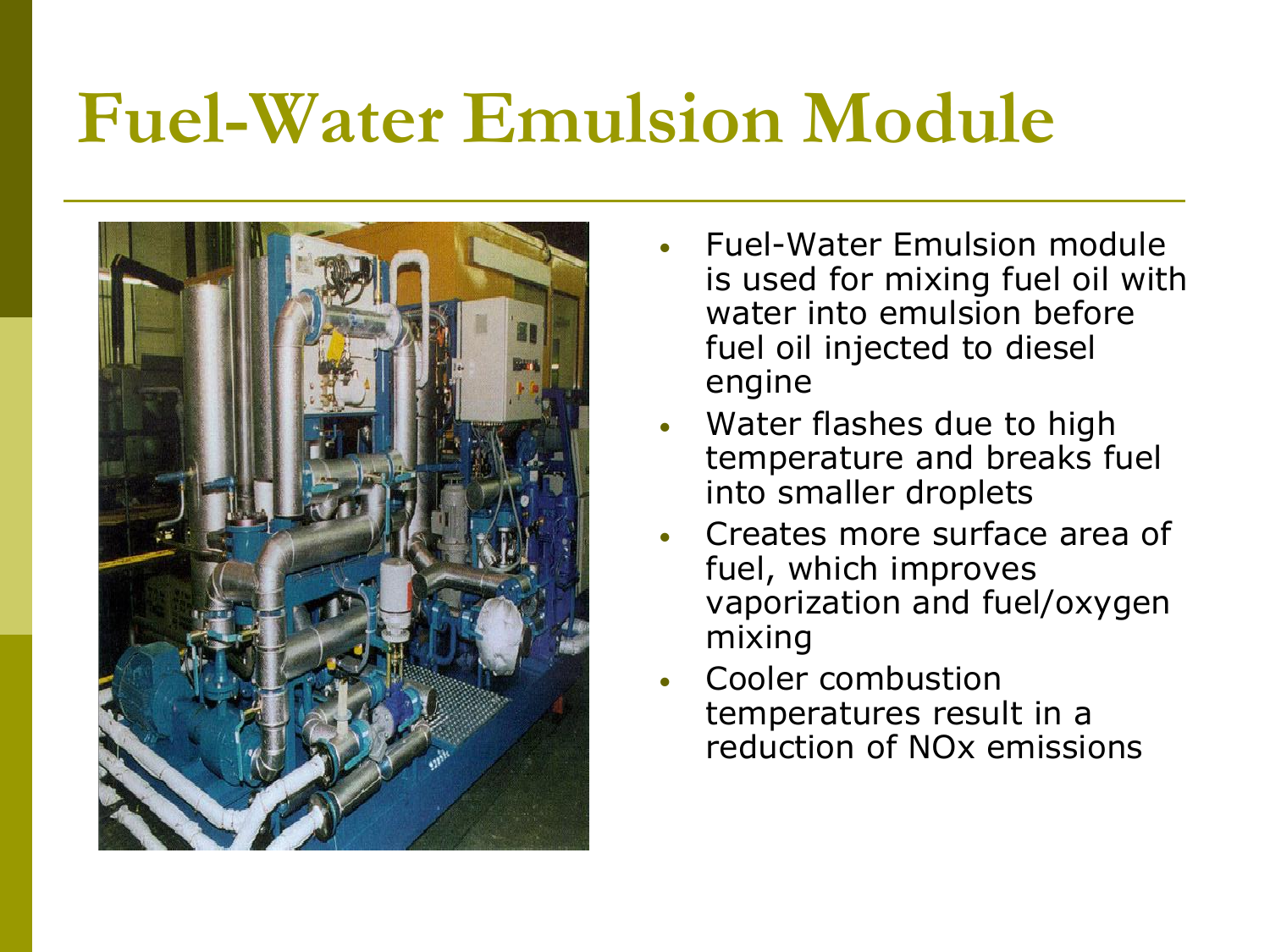# **Oil Blending Module**

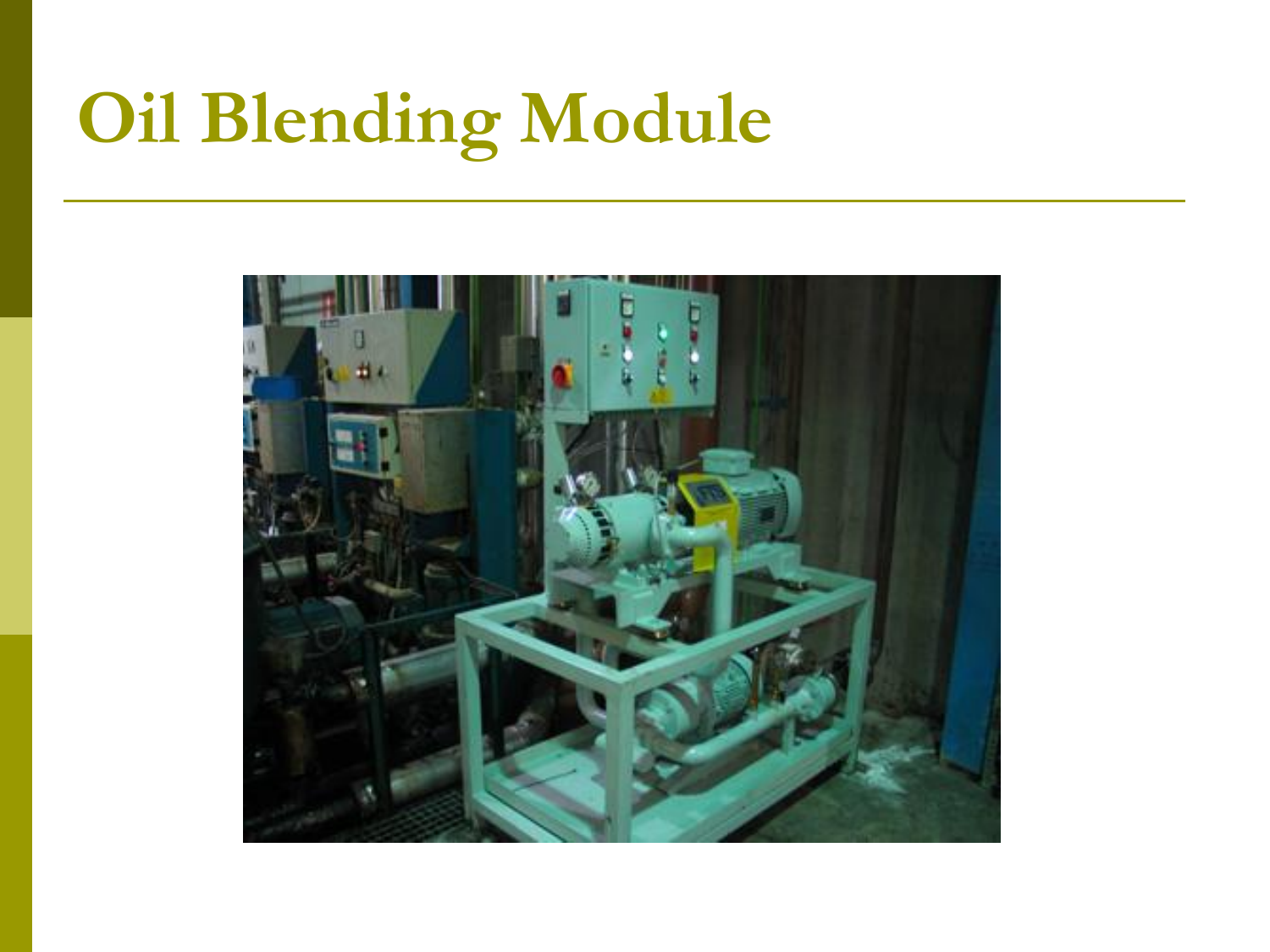#### **Homogenizer Manufacturers**